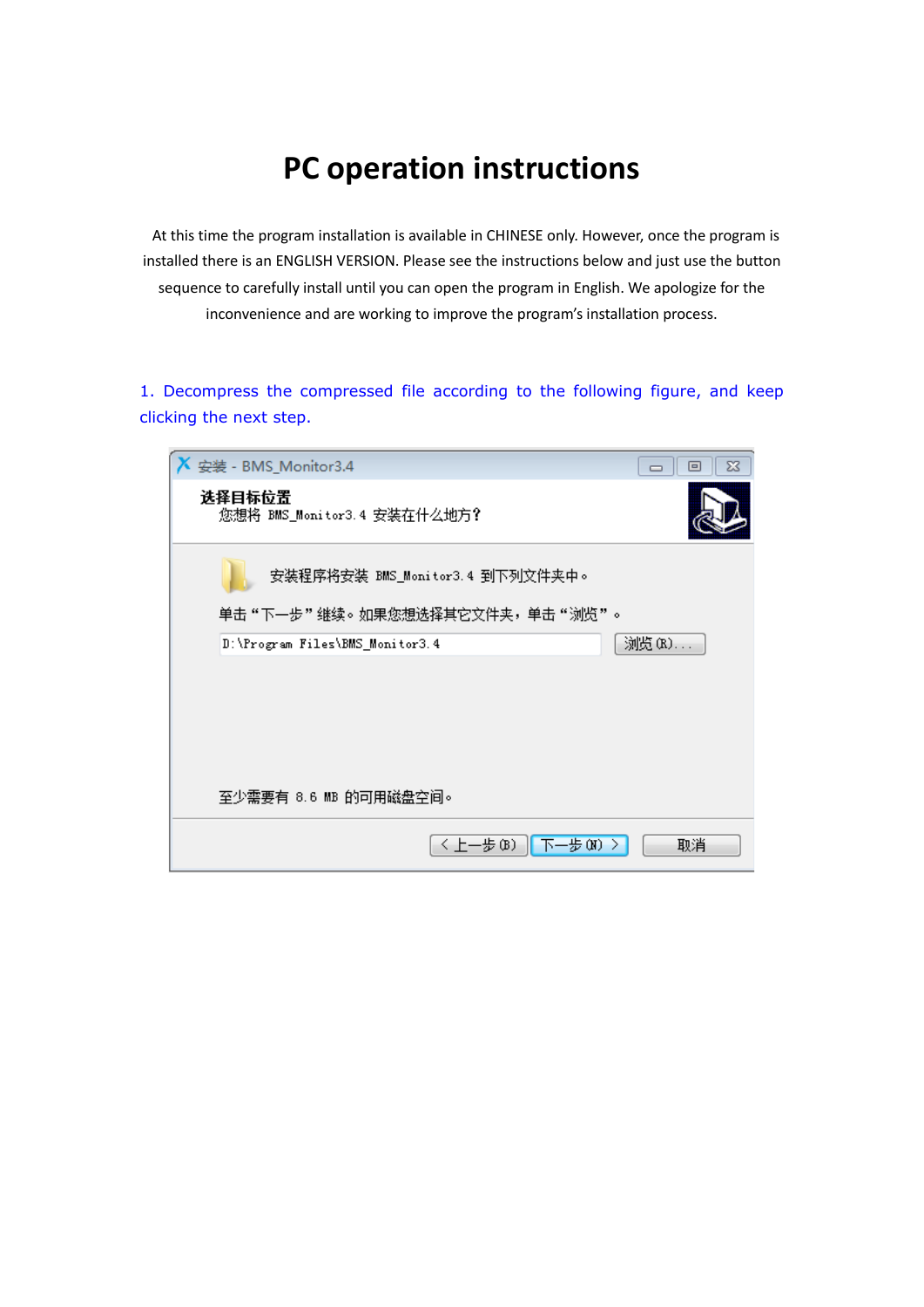|                               |                |           |                 |          |                       |    | f    |                                                                                 |        |       |       |
|-------------------------------|----------------|-----------|-----------------|----------|-----------------------|----|------|---------------------------------------------------------------------------------|--------|-------|-------|
| 添加<br>个                       | 解压到            | 测试        | 查看              | 删除       | 查找                    | 向导 | 信息   | 扫描病毒<br>园 BMS_Monitor3.4_20200620 (test).rar - RAR 4.x 压缩文件, 解包大小为 1,948,477 字节 | 注释     | 保护    | 自解压格式 |
| 名称                            |                |           | 大小              | 压缩后大小 类型 |                       |    | 修改时间 |                                                                                 | CRC32  |       |       |
| в.<br><b>BMS</b> Monitor3     |                | 1,948,477 |                 |          | 文件夹<br>1,925,251 应用程序 |    |      | 2020/6/23 21 2521A407                                                           |        |       |       |
|                               |                |           |                 |          |                       |    |      |                                                                                 |        |       |       |
|                               |                |           |                 |          |                       |    |      |                                                                                 |        |       |       |
|                               |                |           |                 |          |                       |    |      |                                                                                 |        |       |       |
|                               |                |           |                 |          |                       |    |      |                                                                                 |        |       |       |
|                               |                |           |                 |          |                       |    |      |                                                                                 |        |       |       |
|                               |                |           |                 |          |                       |    |      |                                                                                 |        |       |       |
|                               |                |           |                 |          |                       |    |      |                                                                                 |        |       |       |
|                               |                |           |                 |          |                       |    |      |                                                                                 |        |       |       |
|                               |                |           |                 |          |                       |    |      |                                                                                 |        |       |       |
|                               |                |           |                 |          |                       |    |      |                                                                                 |        |       |       |
| $X \times 4$ - BMS_Monitor3.4 |                |           |                 |          |                       |    |      |                                                                                 | $\Box$ | E     |       |
| 选择开始菜单文件夹                     |                |           | 您想在哪里放置程序的快捷方式? |          |                       |    |      |                                                                                 |        |       |       |
|                               |                |           |                 |          |                       |    |      |                                                                                 |        |       |       |
|                               |                |           |                 |          |                       |    |      |                                                                                 |        |       |       |
|                               |                |           |                 |          |                       |    |      | 安装程序现在将在下列开始菜单文件夹中创建程序的快捷方式。                                                    |        |       |       |
|                               |                |           |                 |          |                       |    |      | 单击"下一步"继续。如果您想选择其它文件夹,单击"浏览"。                                                   |        |       |       |
|                               | BMS_Monitor3.4 |           |                 |          |                       |    |      |                                                                                 |        | 浏览(R) |       |
|                               |                |           |                 |          |                       |    |      |                                                                                 |        |       |       |
|                               |                |           |                 |          |                       |    |      |                                                                                 |        |       |       |
|                               |                |           |                 |          |                       |    |      |                                                                                 |        |       |       |
|                               |                |           |                 |          |                       |    |      |                                                                                 |        |       |       |
|                               |                |           |                 |          |                       |    |      |                                                                                 |        |       |       |
|                               |                |           |                 |          |                       |    |      |                                                                                 |        |       |       |
|                               |                |           |                 |          |                       |    |      |                                                                                 |        |       |       |
|                               |                |           |                 |          |                       |    |      | 〈上一步 (B)   下一步 (N) 〉                                                            |        | 取消    |       |
|                               |                |           |                 |          |                       |    |      |                                                                                 |        |       |       |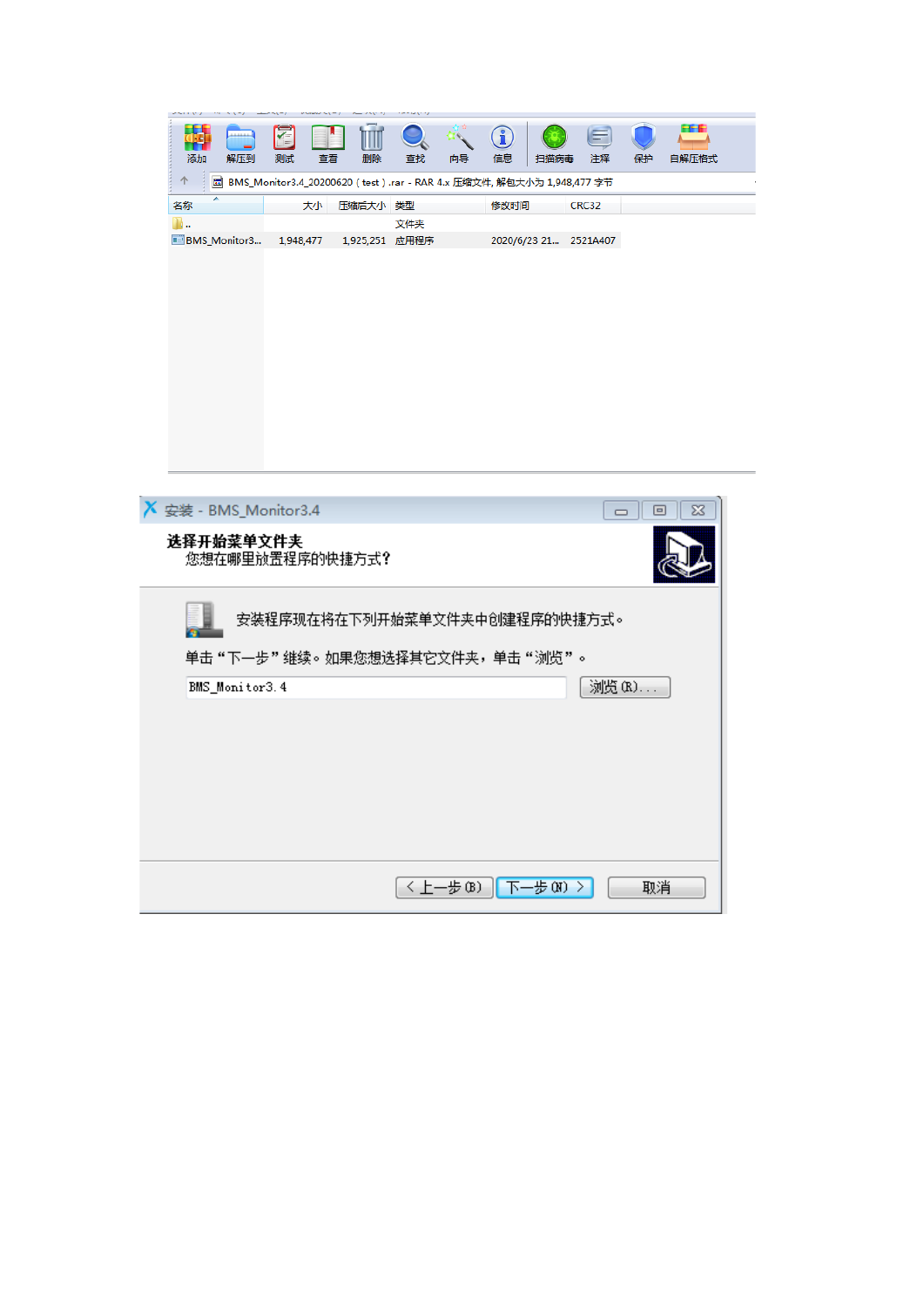

| 安装 - BMS_Monitor3.4                            | $\Box$ | X<br>$\boxed{=}$ |
|------------------------------------------------|--------|------------------|
| 准备安装<br>安装程序现在准备开始安装 BMS_Monitor3.4 到您的电脑中。    |        |                  |
| 单击 "安装 " 继续此安装程序。如果您想要回顾或改变设置,请单击 "上—<br>步 " 。 |        |                  |
| 目标位置:<br>D:\Program Files\BMS_Monitor3.4       |        | ∸                |
| 开始菜单文件夹:<br>BMS_Monitor3.4                     |        |                  |
|                                                |        |                  |
| ∢                                              |        |                  |
|                                                |        |                  |
| 安装(I)<br>〈上一步⑭)                                |        | 取消               |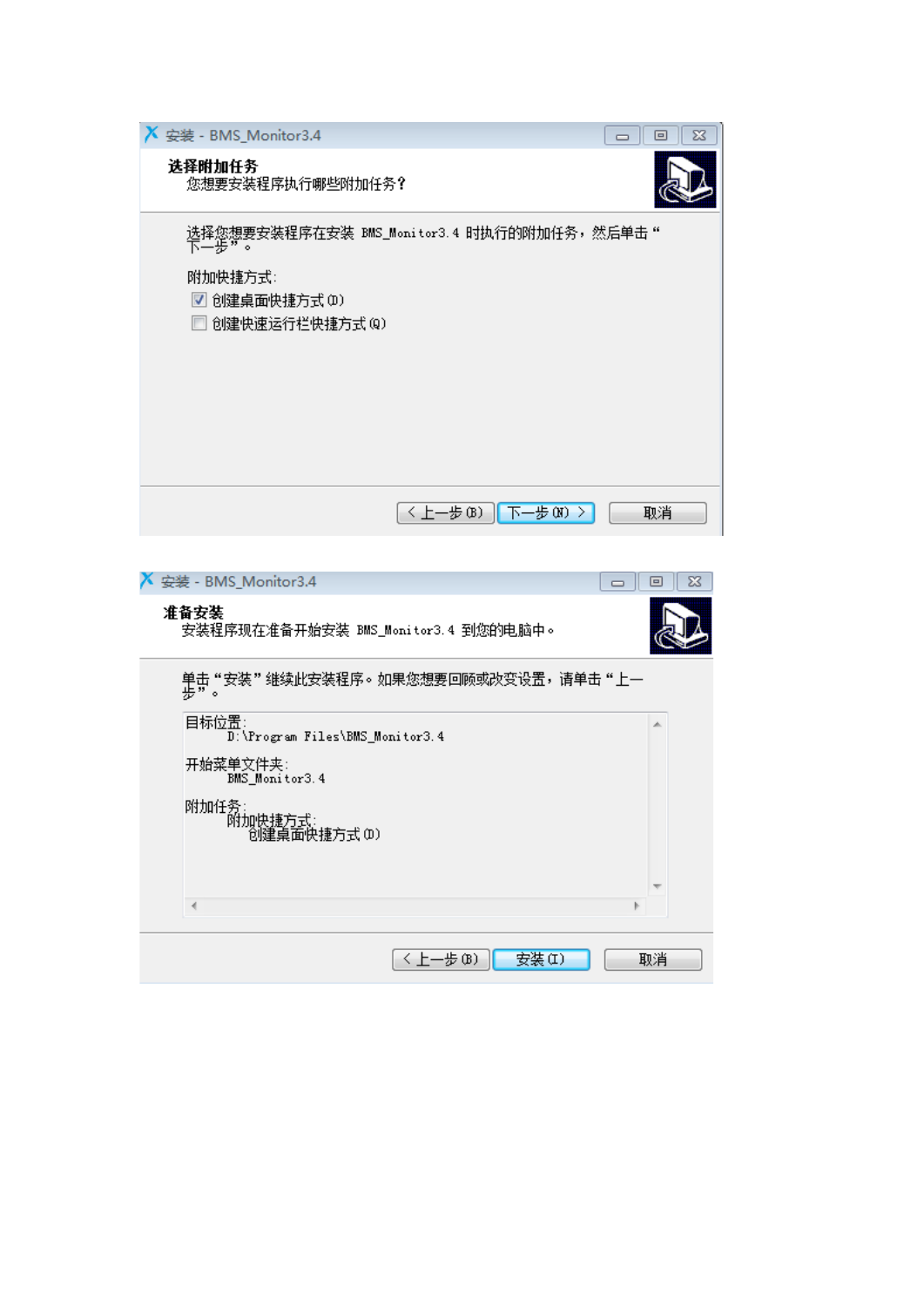

2. After decompression is complete, the following host computer interface will appear:

| $X$ 2020-06-20                                                             |                                                                                                                                                               |                                                                                       |                                                                              |                                                                           |  |  |  |
|----------------------------------------------------------------------------|---------------------------------------------------------------------------------------------------------------------------------------------------------------|---------------------------------------------------------------------------------------|------------------------------------------------------------------------------|---------------------------------------------------------------------------|--|--|--|
| BMS电池管理系统 V3.4                                                             |                                                                                                                                                               |                                                                                       |                                                                              |                                                                           |  |  |  |
| 功能菜单<br>系统控制<br>数据记录                                                       | 使用帮助<br>通信指令测试                                                                                                                                                | 9600<br>COM4                                                                          |                                                                              | 串口模块异常,请重新配置通信参数.                                                         |  |  |  |
| $\bar{\equiv}$<br>通信设置<br>加载协议 参数文件<br>启动连接<br>Pack#01                     | ◎ 手动刷新<br>◎ 自动刷新<br>间隔(s) 1<br>通信记录<br>断开连接                                                                                                                   | $\sqrt{}$ Pack 01<br>Pack 06<br>( g<br>Pack 11<br>$\blacktriangledown$<br>数据刷新<br>□全选 | $\Box$ Pack 02<br>Pack 03<br>Pack 07<br>Pack 08<br>Pack 12<br>Pack 13<br>□清空 | Pack 05<br>Pack 04<br>Pack 10<br>Pack 09<br>Pack 14<br>Pack 15<br>选择并机电池组 |  |  |  |
| Pack #01<br>总 容量:<br>剩余容量:<br>循环次数:                                        | 电芯温度1: ---<br>总电压:<br>---<br>申芯温度2: ---<br>总电流:<br>---<br>电芯温度3: ---<br>电芯最高:<br>MOSFET温度1:<br>$- - -$<br>MOSFET温度2:<br>电芯最低:<br>$\cdots$<br>平均电压:<br>$- - -$ | 电芯温度4: ---<br>申芯温度5: ---<br>电芯温度6: ---<br>222<br>$- - -$                              | □ 放电开关开启<br>□限流开关开启<br>□ 均衡模式开启                                              | Pack 开关状态显示<br>□ 充电开关开启<br>□ 加热模式开启                                       |  |  |  |
|                                                                            | 单芯电压视图 (V)                                                                                                                                                    |                                                                                       |                                                                              | 实时信息记录<br>保存文件名<br>■ 开始记录<br>开始时间<br>结束时间                                 |  |  |  |
| 设备厂家信息<br>生产厂家:<br>Pack数量:<br>部件型号:<br>---<br>硬件版本:<br>---<br>软件版本:<br>--- | 报警类型<br>₩                                                                                                                                                     | 实时预警信息显示<br>Pack组号<br>电芯编号                                                            |                                                                              | 日期时间                                                                      |  |  |  |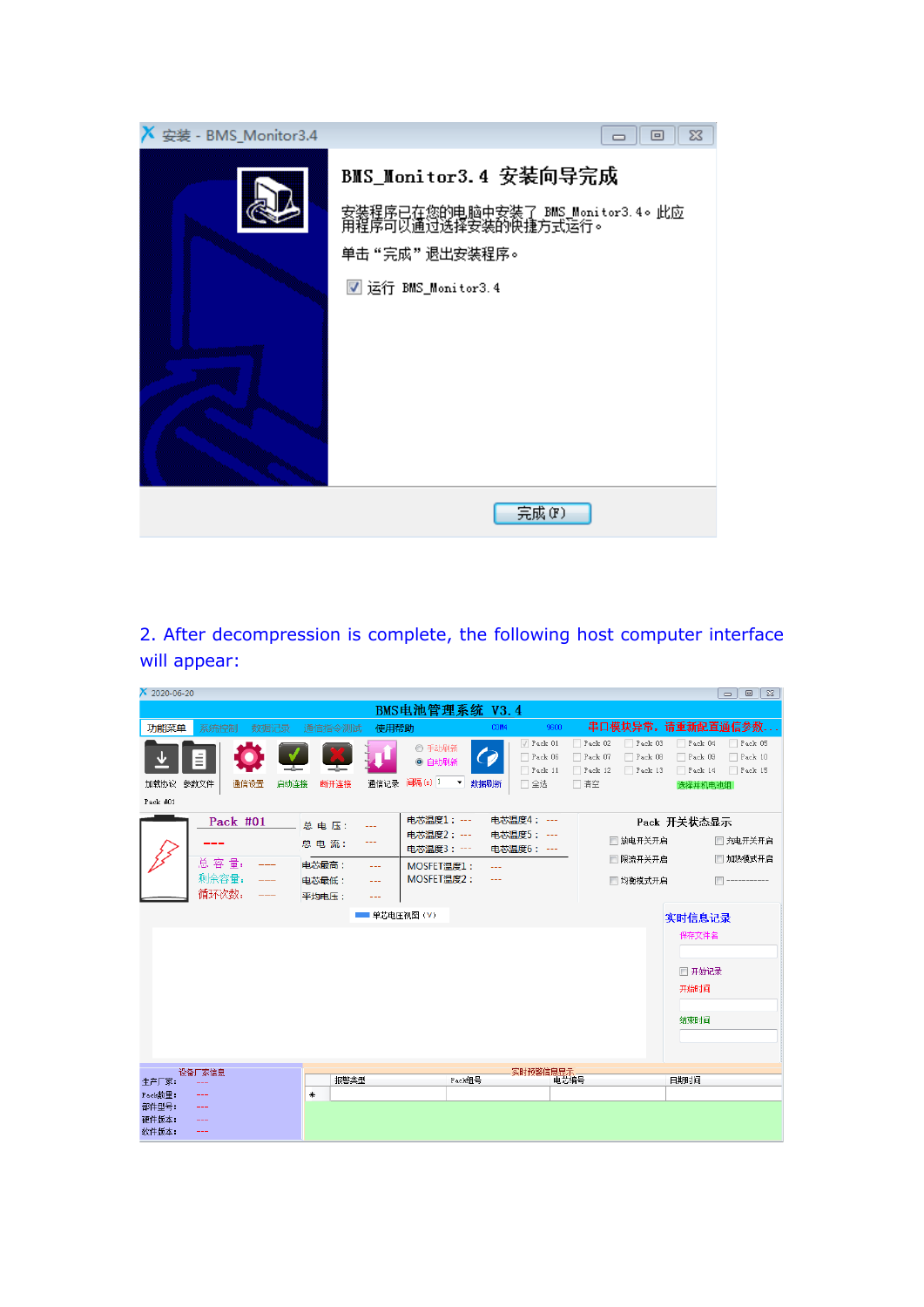## **To access the English Version, follow the button sequence here:**

1) fifth button from the top left, second choice on pulldown.

| X 2020-06-20                                                                                                                        | X 2020-06-20<br>$-$ 0<br>$\times$                                                                                                                                                            | $   \times$                                                                                                                                                                                                                                                                                                                  |
|-------------------------------------------------------------------------------------------------------------------------------------|----------------------------------------------------------------------------------------------------------------------------------------------------------------------------------------------|------------------------------------------------------------------------------------------------------------------------------------------------------------------------------------------------------------------------------------------------------------------------------------------------------------------------------|
| BMS电池 空理系统 Ver3 4                                                                                                                   |                                                                                                                                                                                              | Battery Management System<br>Ver3.4                                                                                                                                                                                                                                                                                          |
| 使用帮助<br>数据记录<br>通信指令测试<br>功能菜单<br>COM4                                                                                              | BIS无应答, 返回error                                                                                                                                                                              | Function System Control Data record Command Test Help?<br>COM4<br>$Connected$                                                                                                                                                                                                                                                |
| Pack 01<br>地断<br>Pack 06<br>Pack 11<br>通信记录 同隔(s) 1 × 数据刷新<br>通信设置 昌动连接 断开连接<br>加载协议 参数文件<br>全选<br>Pack #01                         | Pack 04<br>Pack 02<br>Pack 03<br>Pack 05<br>Pack 09<br>Pack 07<br>Pack 08<br>Pack 10<br>Pack 14 Pack 15<br>Pack 12<br>Pack 13<br>Setting<br>Protocol Parameter<br>日清空<br>选择并机申池组<br>Pack #01 | Pack 05<br>$\sqrt{P}$ Pack 01<br>Pack 02<br>Pack 03<br>Pack 04<br>O Manual<br>Pack 06<br>Pack 07<br>Pack 09<br>Pack 10<br>Pack 08<br>C Automatic<br>Pack 11<br>Pack 12<br>Pack 14<br>Pack 15<br>Pack 13<br>Interval(s)<br>$ 1 - \vee $<br>Refresh<br>Connect Disconnect Log<br>Select ALL ALL Clear<br>Battery pack Selector |
| 电芯温度1: ---<br>电芯温度4: ---<br>Pack #01<br>总电压:                                                                                        | Pack #01<br>Pack 状态信息显示                                                                                                                                                                      | TEMP4:<br><b>TEMP1: ---</b><br>$\sim$<br>Pack information<br>Total voltage:                                                                                                                                                                                                                                                  |
| 电芯温度2: ---<br>电芯温度5: ---<br>总电流: ---<br>---<br>电芯温度3: …<br>申芯温度6: ---                                                               | □ 放电开关开启<br>□ 充电开关开启<br>---                                                                                                                                                                  | TEMP2: ---<br>TEMP5:<br>$\sim$ $\sim$<br>Total current:<br>Discharging<br>Charging<br>TEMP3: ---<br>TEMP6:<br><b>Contract</b>                                                                                                                                                                                                |
| 电芯最高:<br>总容量:<br>----<br>MOSFET温度1:<br>$\sim$<br>电芯最底:<br>剩余容量:<br>MOSFET温度2:<br>$\sim$ $\sim$ $\sim$<br>----<br>平均电压:<br>循环次数: --- | □ 加热开关开启<br>□限流开关开启<br>$Total : ---$<br>Residual: ---<br>□ 均衡开关开启<br>$Circle: --$                                                                                                            | $\Box$ Warming<br>Current limiting<br>Max-voltage:<br>MOSFET TEMP1: ---<br>Min-voltage:<br>MOSFET TEMP2: ---<br>Equilbrium<br>$\Box$<br>Mean-Voltage:                                                                                                                                                                        |
| ■ 单芯电压视图(V)                                                                                                                         | 实时信息记录                                                                                                                                                                                       | Core Voltage(V)<br>Real-time recording                                                                                                                                                                                                                                                                                       |
|                                                                                                                                     | 保存文件名<br>□ 开始记录<br>开始时间<br>结束时间                                                                                                                                                              | Save As<br>Recording<br>Start Time<br>End Time                                                                                                                                                                                                                                                                               |
| -<br>实时预警信息<br>电芯编号<br>设备厂家信息                                                                                                       | Device Info                                                                                                                                                                                  | Real-time early warning<br>Date Time<br>Alarm type<br>Pack number<br>Core number                                                                                                                                                                                                                                             |
| 报警型<br>Pack编号<br>生产厂家:<br>$\bullet$                                                                                                 | 日期时间<br>Manufacturer:<br>Pack_Total: -                                                                                                                                                       | ٠                                                                                                                                                                                                                                                                                                                            |
| Pack設量:<br>部件型号:                                                                                                                    | Component: -<br>HW version: -                                                                                                                                                                |                                                                                                                                                                                                                                                                                                                              |
| 硬件版本:<br>软件版本:                                                                                                                      | SW version: -                                                                                                                                                                                |                                                                                                                                                                                                                                                                                                                              |

## 2) Select "English"

3. This is needed to connect the USB to 485 cable that is provided with your battery. Please connect it to the USB of the computer, and then open the driver wizard.

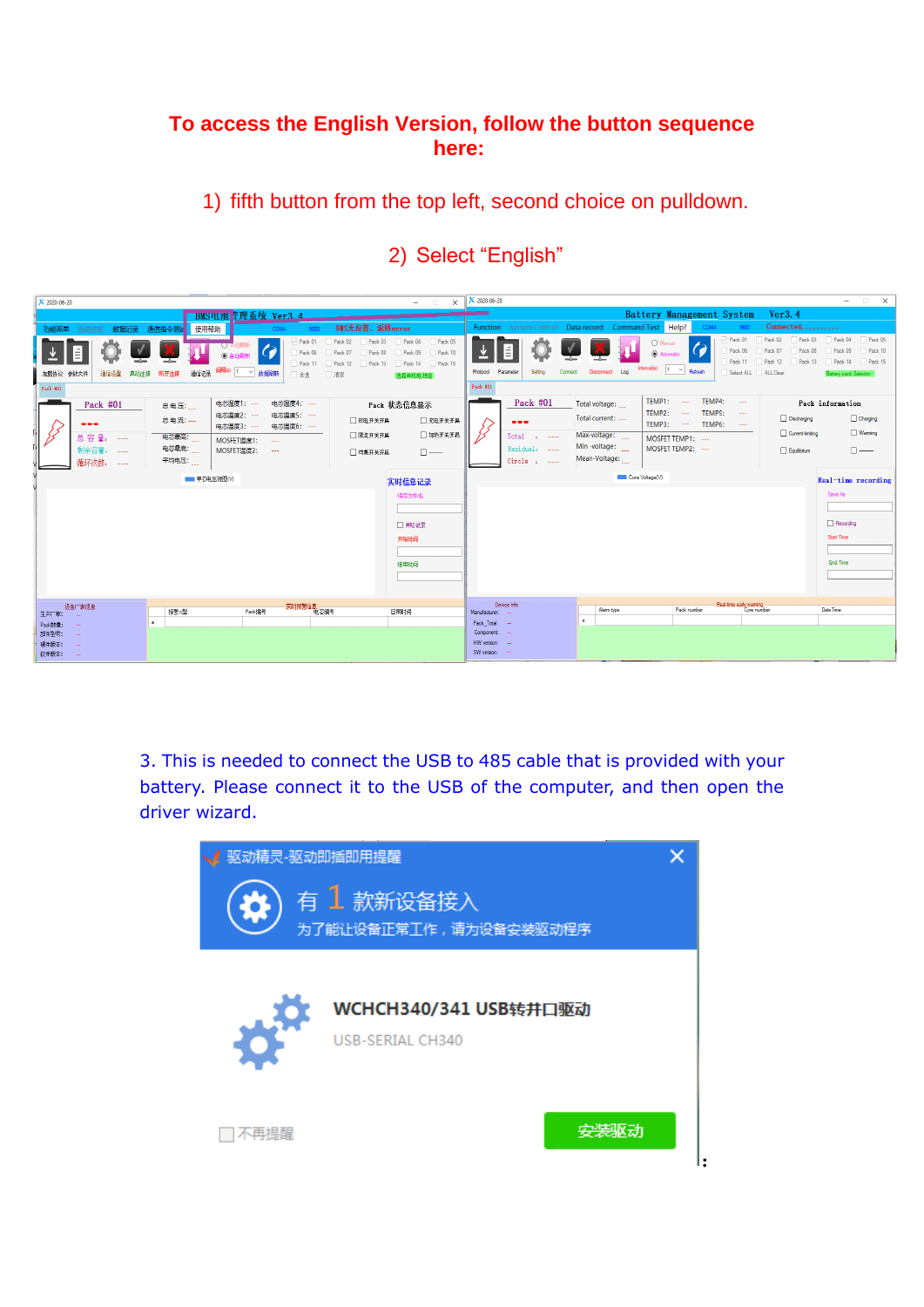

正在安装硬件驱动程序,请稍候...

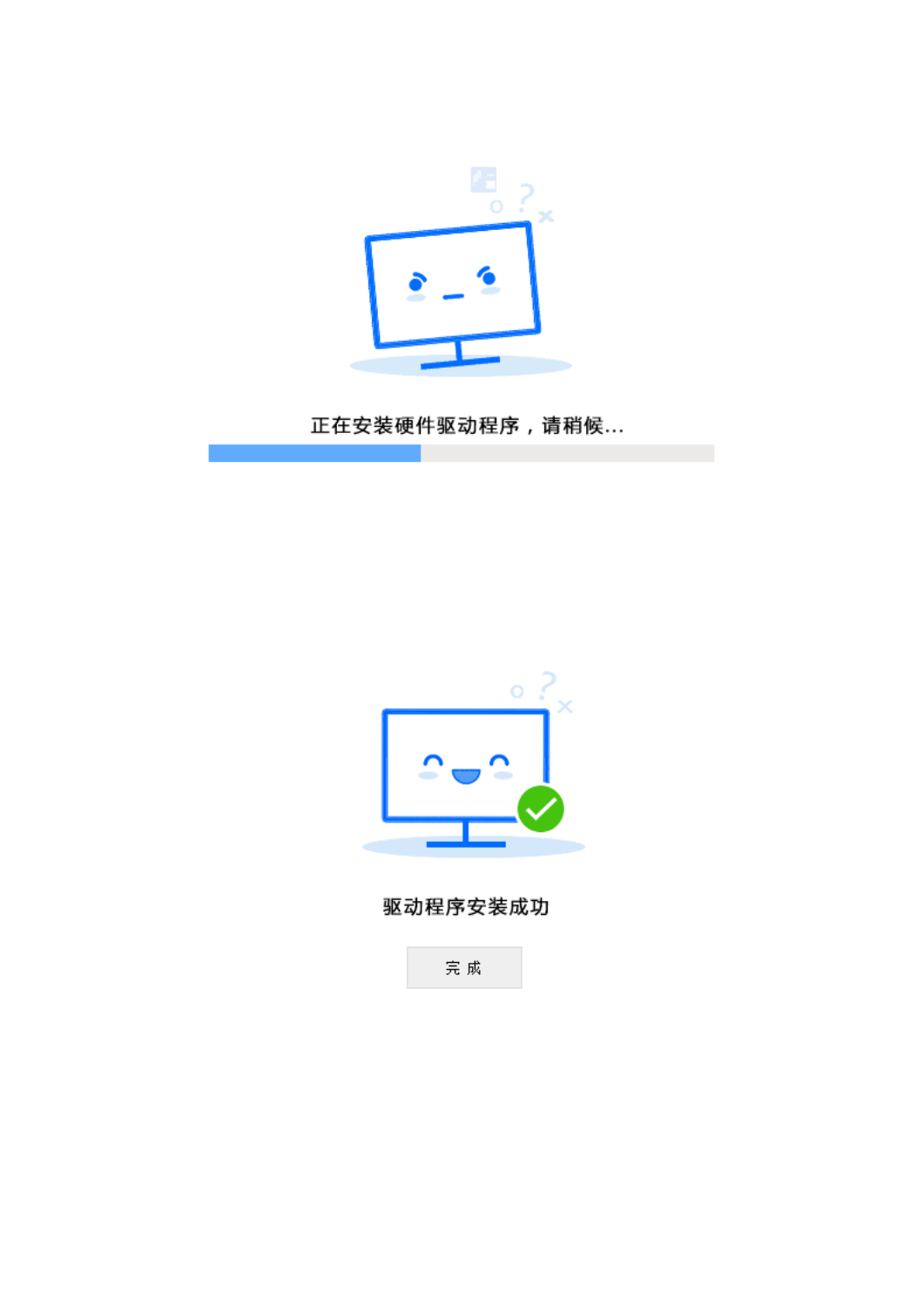4. After the driver is installed successfully, go to open "My Computer", rightclick and select properties, select the device manager, select the port, the CH340 you find is the COM, and open the settings as shown below:

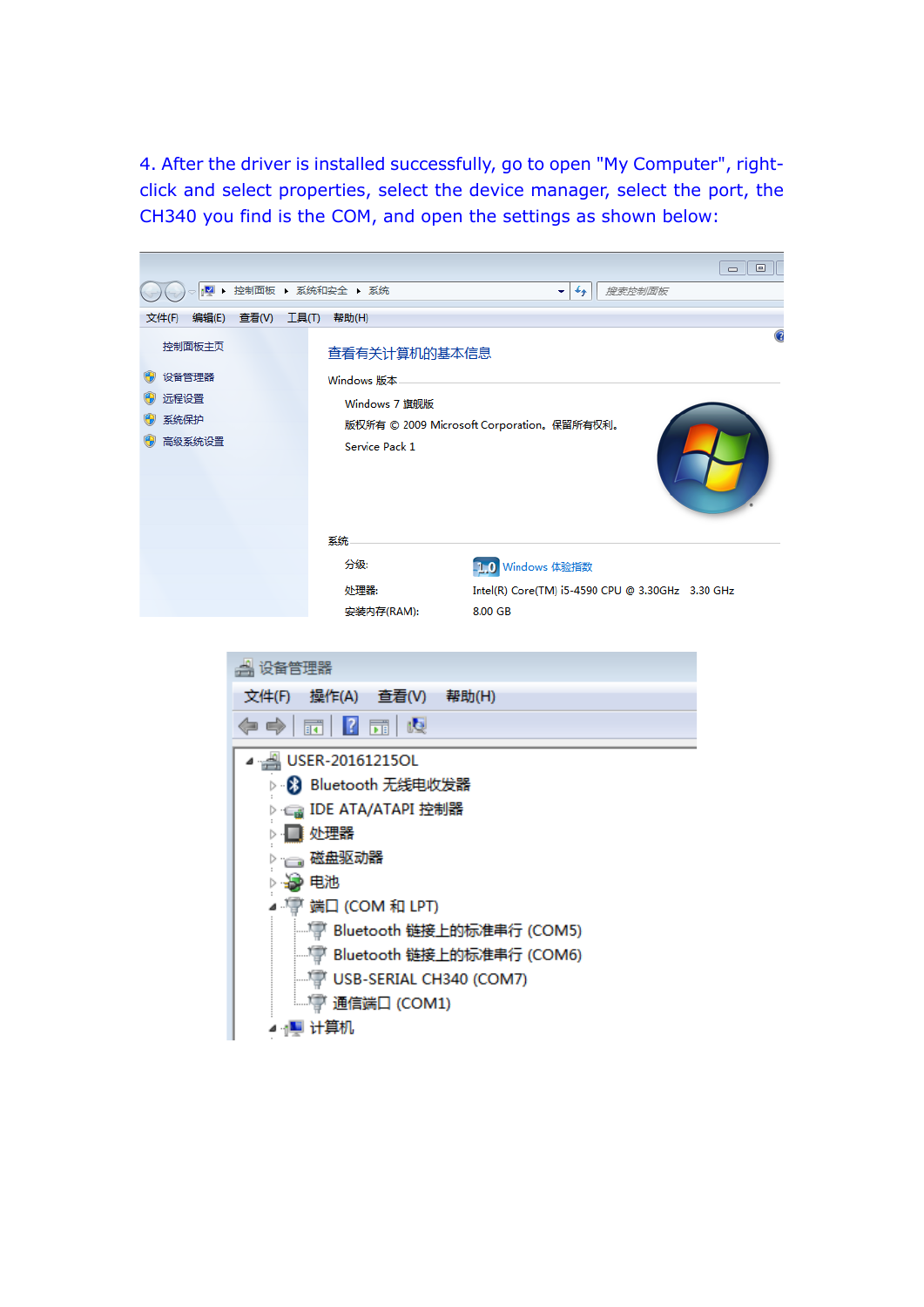4. Through the above picture, we find that CH340 is com7, so we turn on the upper computer, open the settings, select COM7, and then click to start the connection, so that the upper computer can be connected to the battery pack: